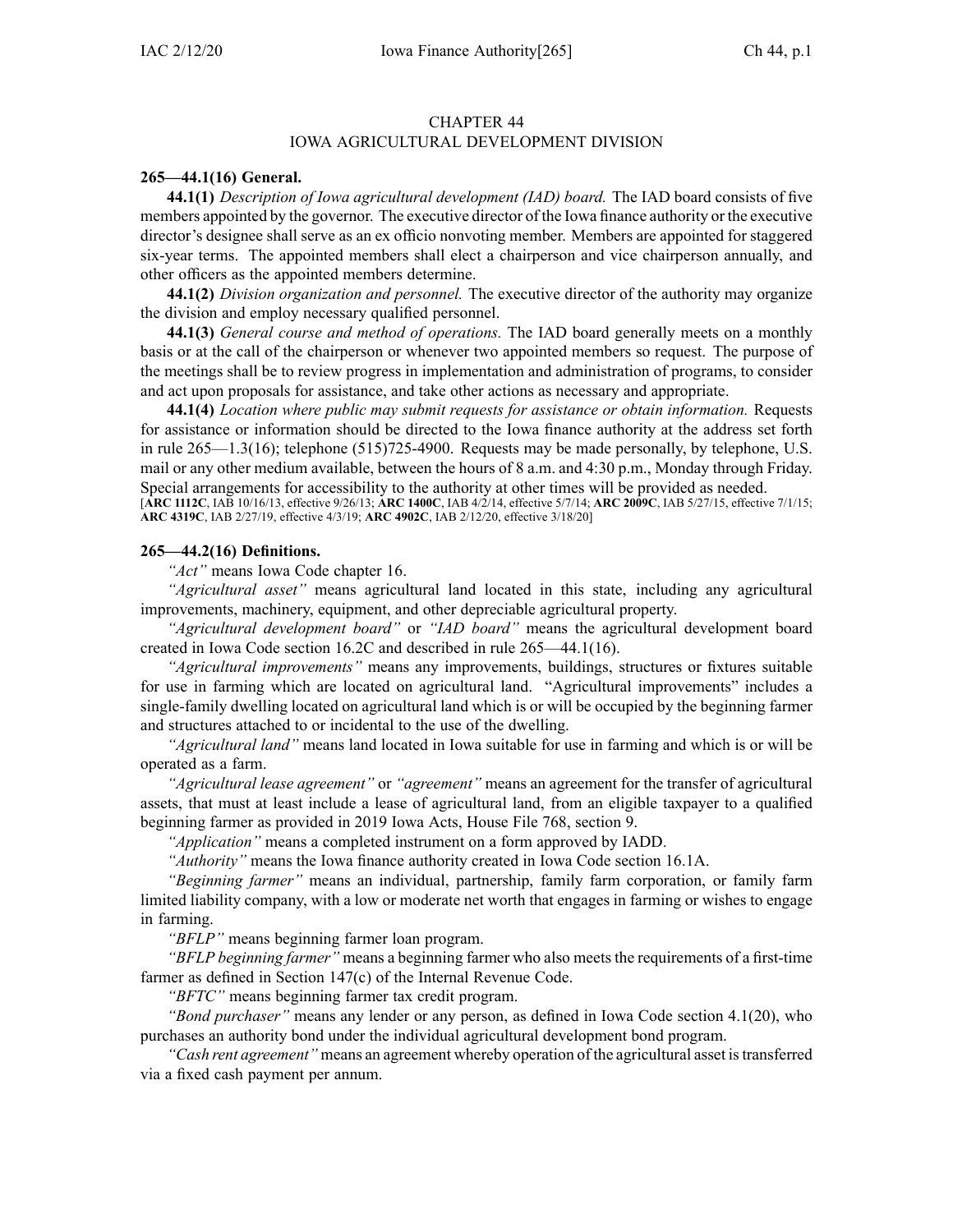*"Commodity share agreement"* means an agreemen<sup>t</sup> whereby operation of the agricultural asset is transferred via <sup>a</sup> risk-sharing mechanism, whereby the agricultural asset owner receives <sup>a</sup> portion of the production as paymen<sup>t</sup> for use of the agricultural asset.

*"Eligible taxpayer"* means <sup>a</sup> taxpayer who is eligible to participate in the beginning farmer tax credit program, including by meeting all the criteria provided in paragraph [44.6\(1\)](https://www.legis.iowa.gov/docs/iac/rule/265.44.6.pdf)*"a."*

*"Farm"* means <sup>a</sup> farming enterprise which is generally recognized as <sup>a</sup> farm rather than <sup>a</sup> rural residence.

*"Farming"* means the cultivation of land for the production of agricultural crops, the raising of poultry, the production of eggs, the production of milk, the production of fruit or other horticultural crops, grazing, the production of livestock, aquaculture, hydroponics, the production of forest products, or other activities designated by the authority.

*"Flex lease agreement"* means an agreemen<sup>t</sup> whereby operation of the agricultural asset is transferred via <sup>a</sup> combination of fixed cash payments and, at times, additional paymen<sup>t</sup> based on the production or other variables.

*"IADD"* means the Iowa agricultural development division of the Iowa finance authority.

*"Lender"* means any regulated bank, trust company, bank holding company, mortgage company, national banking association, savings and loan association, life insurance company, state or federal governmental agency or instrumentality, or other financial institution or entity authorized and able to make mortgage loans or secured loans in this state.

*"Low or moderate net worth"* means <sup>a</sup> net worth that does not exceed the maximum allowable net worth defined in this rule.

*"LPP"* means loan participation program.

*"LPP loan"* meansthe "last-in/last-out" loan participation requested by the lender from the authority.

*"Maximum allowable net worth"* means the maximum allowable net worth for each calendar year, which shall be increased or decreased from the previous year by an amount equal to the percentage increase or decrease (September to September) in the United States Department of Agriculture "Index of Prices Paid for Commodities and Services, Interest, Taxes, and Farm Wage Rates" reported as of October 1 of the immediately preceding calendar year. The maximum allowable net worth will be rounded to the nearest thousand dollars. The authority will pos<sup>t</sup> the maximum allowable net worth for each calendar year on its website at [www.iowafinanceauthority.gov](http://www.iowafinanceauthority.gov).

*"Net worth"* means total assets minus total liabilities as determined in accordance with generally accepted accounting principles with appropriate exceptions and exemptions reasonably related to an equitable determination of the net worth of the individual, partnership, limited liability company or corporation. Assets shall be valued at fair market value.

*"Participated loan"* means <sup>a</sup> loan or loans, any portion of which is participated to the authority by the lender.

*"Qualified beginning farmer"* means <sup>a</sup> beginning farmer who is eligible to participate in the beginning farmer tax credit program by meeting the criteria set forth in paragraph [44.6\(1\)](https://www.legis.iowa.gov/docs/iac/rule/265.44.6.pdf)*"b."*

*"Total assets"* means all assets including but not limited to cash, crops or feed on hand, livestock held forsale, breeding stock, marketable bonds and securities, securities not readily marketable, accounts receivable, notes receivable, cash invested in growing crops, net cash value of life insurance, machinery, equipment, cars, trucks, farm and other real estate including life estates and personal residence, value of beneficial interest in <sup>a</sup> trust, governmen<sup>t</sup> payments or grants, and any other assets.

"Total assets" shall not include items used for personal, family or household purposes by the applicant; but in no event shall any property be excluded, to the extent <sup>a</sup> deduction for depreciation is allowable for federal income tax purposes. All assets shall be valued at fair market value by the lender. The value shall be what <sup>a</sup> willing buyer would pay <sup>a</sup> willing seller in the locality. A deduction of 10 percen<sup>t</sup> may be made from fair market value of farm and other real estate.

*"Total liabilities"* means all liabilities including but not limited to accounts payable, notes or other indebtedness owed, taxes, rent, amount owed on any real estate contract or real estate mortgage, judgments, accrued interest payable, and any other liabilities. Liabilities shall be determined on the basis of generally accepted accounting principles.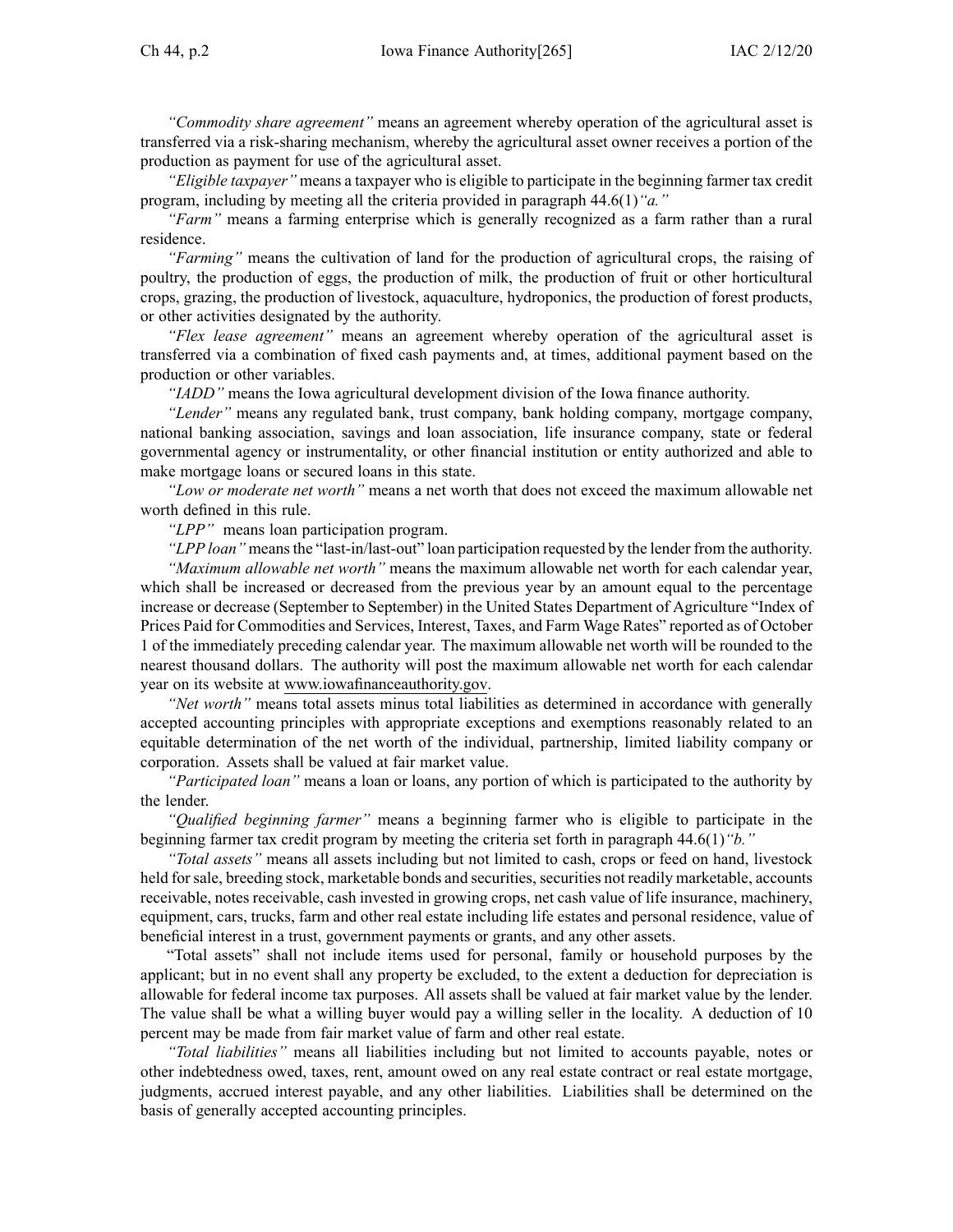In only those cases where the liabilities include an amount for deferred tax liability that causes the applicant's net worth to change from exceeding the maximum allowable net worth to an amount no greater than the maximum allowable net worth, the applicant is required to have <sup>a</sup> certified public accountant prepare the financial statement and provide supporting calculations and documentation acceptable to the board.

*"USDA"* means the United States Department of Agriculture.

*"USDA-NASS"* means the United States Department of Agriculture's National Agricultural Statistics Service.

[**ARC [1112C](https://www.legis.iowa.gov/docs/aco/arc/1112C.pdf)**, IAB 10/16/13, effective 9/26/13; **ARC [1400C](https://www.legis.iowa.gov/docs/aco/arc/1400C.pdf)**, IAB 4/2/14, effective 5/7/14; **ARC [2009C](https://www.legis.iowa.gov/docs/aco/arc/2009C.pdf)**, IAB 5/27/15, effective 7/1/15; **ARC [2226C](https://www.legis.iowa.gov/docs/aco/arc/2226C.pdf)**, IAB 10/28/15, effective 12/2/15; **ARC [4902C](https://www.legis.iowa.gov/docs/aco/arc/4902C.pdf)**, IAB 2/12/20, effective 3/18/20]

**265—44.3(16) Beginning farmer loan program eligibility.** A loan to or on behalf of <sup>a</sup> beginning farmer shall be provided only if the following criteria are satisfied:

1. The beginning farmer is an individual and <sup>a</sup> resident of Iowa.

2. The agricultural land and agricultural improvements or depreciable agricultural property the beginning farmer proposes to purchase will be located in the state.

3. The beginning farmer has sufficient education, training, or experience in the type of farming for which the beginning farmer requests the loan and must demonstrate that education, training, or experience to the satisfaction of the authority.

4. If the loan is for the acquisition of agricultural land, the beginning farmer has or will have access to adequate working capital, farm equipment, machinery, or livestock. If the loan is for the acquisition of depreciable agricultural property, the beginning farmer has or will have access to adequate working capital or agricultural land. In the loan application, the beginning farmer must demonstrate to the satisfaction of the authority that the beginning farmer has or will have access to adequate working capital, farm equipment, machinery, or livestock.

5. The beginning farmer shall materially and substantially participate in farming.

6. The agricultural land and agricultural improvements shall only be used for farming by the beginning farmer, the beginning farmer's spouse, or the beginning farmer's minor children. [**ARC [4902C](https://www.legis.iowa.gov/docs/aco/arc/4902C.pdf)**, IAB 2/12/20, effective 3/18/20]

## **265—44.4(16) Beginning farmer loan program.**

**44.4(1)** *Individual agricultural development bond program description.* This program is intended to allow BFLP beginning farmers to obtain lower interest rate loans for qualified purposes by obtaining loan funds from the proceeds of <sup>a</sup> tax-exempt bond issued by the authority and purchased by the bond purchaser. The authority will enter into <sup>a</sup> loan agreemen<sup>t</sup> with the BFLP beginning farmer and assign that BFLP loan to the bond purchaser. At the same time, the authority will issue <sup>a</sup> tax-exempt bond in the amount of the BFLP loan, and the bond purchaser will purchase that bond, which is used to fund the BFLP loan assigned to the bond purchaser. The bond which is issued by the authority and purchased by the bond purchaser is a nonrecourse obligation. The only security for the bond purchaser is the underlying security on the assigned BFLP loan.

**44.4(2)** *Application procedures.* The BFLP beginning farmer may apply for <sup>a</sup> BFLP loan with any bond purchaser. Any BFLP loan approved will be assigned to that bond purchaser. BFLP loan eligibility is determined by the requirements of the Act and the rules of the authority.

*a.* If <sup>a</sup> BFLP beginning farmer meets the BFLP loan eligibility requirements, the decision on whether to enter into the loan agreemen<sup>t</sup> is between the BFLP beginning farmer and the bond purchaser. The BFLP beginning farmer and bond purchaser must agree on the terms of the loan, such as interest rates, length of loan, down payment, service fees, origination charges and repaymen<sup>t</sup> schedule. The terms may not be more onerous than terms charged to similar customers for similar loans, taking into account the tax-exempt nature of interest on the BFLP loan.

*b.* Following completion of the BFLP loan application by the BFLP beginning farmer and approval by the bond purchaser, the BFLP loan application must be submitted to the authority for its review and approval.

*c.* The authority's review will include, but not be limited to, whether: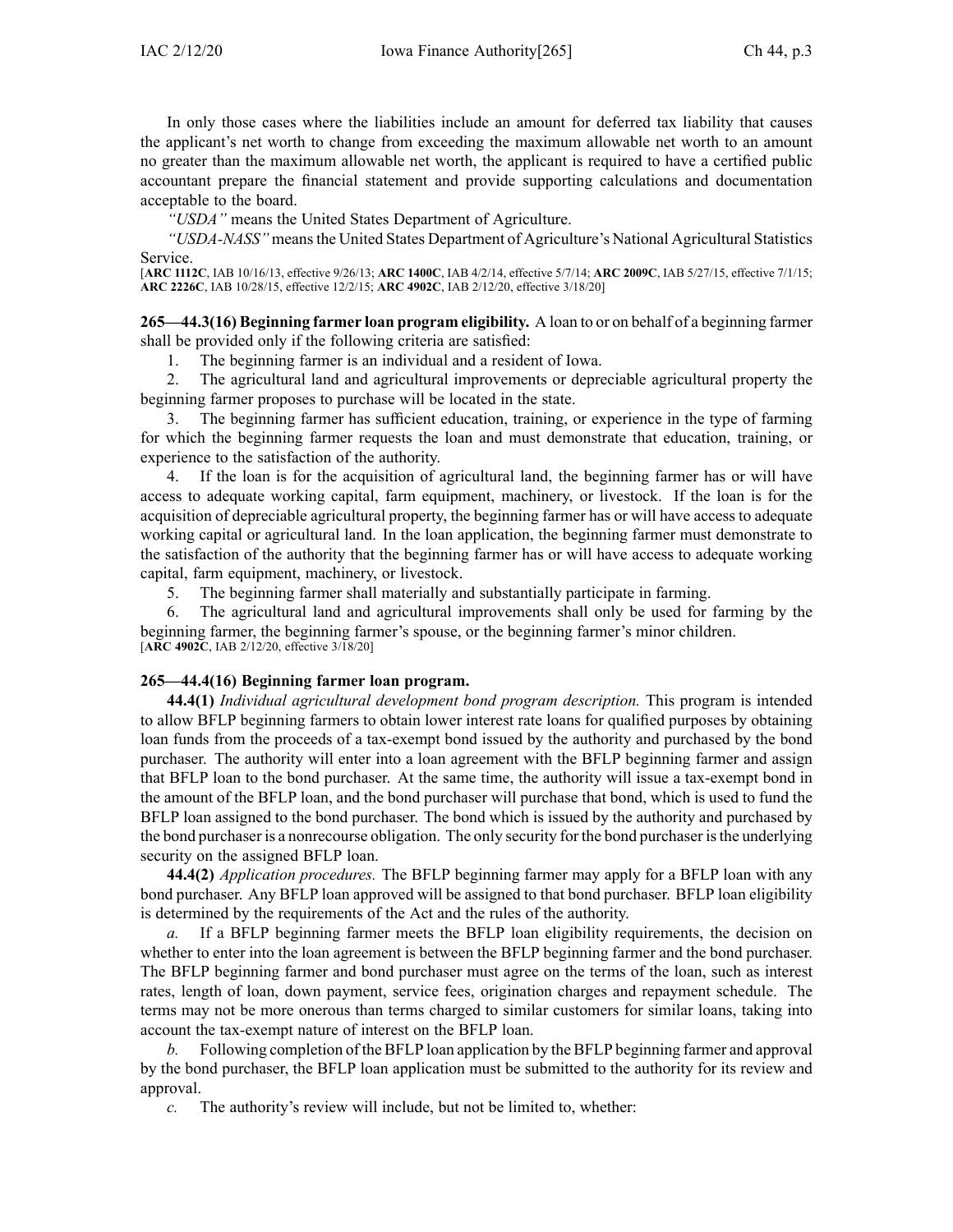(1) The BFLP loan applicant is <sup>a</sup> BFLP beginning farmer;

(2) The BFLP loan proceeds will be used for <sup>a</sup> qualified purpose under the Act, rules of the authority, and the Internal Revenue Code and IRS regulations relating to private activity bonds;

- (3) The terms of the BFLP loan comply with these rules; and
- (4) The bond purchaser meets the definition of <sup>a</sup> lender or bond purchaser.

*d.* The authority may require that the bond purchaser furnish any information which the authority deems necessary to determine whether the bond purchaser qualifies as either <sup>a</sup> lender or bond purchaser. If the authority determines that the bond purchaser does not qualify as either <sup>a</sup> lender or bond purchaser, it may deny the application.

*e.* The authority may charge fees as needed to defray its costs for processing the BFLP loan and bond.

**44.4(3)** *Issuance of bond.* All bonds issued by the authority will conform to all applicable requirements of the United States Internal Revenue Code of 1986 as amended, and its regulations.

*a.* Public hearings may be held by <sup>a</sup> staff member, board member of the IADD, an appointee or employee of the authority, or other qualified hearing officer.

*b.* Following approval of the BFLP loan by the authority, and upon completion of <sup>a</sup> public hearing and approval of the bond issuance by the governor or another elected state official designated by the governor, the authority will issue <sup>a</sup> bond, to be purchased by the bond purchaser, in the amount and fitting the terms of the BFLP loan to the BFLP beginning farmer. The principal and interest on the bond are <sup>a</sup> limited obligation payable solely out of the revenues derived from the BFLP loan to the BFLP beginning farmer and the underlying collateral or other security furnished by or on behalf of the BFLP beginning farmer. The bond purchaser shall have no other recourse against the authority. The principal and interest on the bond do not constitute an indebtedness of the authority or <sup>a</sup> charge against its general credit or general fund.

**44.4(4)** *Priority of applications.* Applications shall be processed by the authority on <sup>a</sup> first-come, first-served basis, based upon the receipt of all completed documents by the authority.

**44.4(5)** *Procedures following bond issuance.* No bond proceeds may be used for <sup>a</sup> nonqualified purpose or by <sup>a</sup> nonqualified user. Following disbursement of the bond proceeds, the bond purchaser and BFLP beginning farmer may be required to certify to the authority that the proceeds were used by the BFLP beginning farmer for <sup>a</sup> qualified purpose.

**44.4(6)** *Assignment of BFLP loans by bond purchasers.* A bond purchaser may assign <sup>a</sup> BFLP loan in whole or in par<sup>t</sup> to any person, as defined in Iowa Code section [4.1\(20\)](https://www.legis.iowa.gov/docs/ico/section/4.1.pdf). Servicing of the BFLP loan may also be assigned. The authority must be notified in writing prior to assignment of the BFLP loan.

**44.4(7)** *Assumption of BFLP loans, substitution of collateral and transfer of property.* BFLP loans may not be assumed without the prior approval of the authority, and then only if the purchaser of the property is <sup>a</sup> BFLP beginning farmer for <sup>a</sup> BFLP loan. Equipment and other depreciable property may be exchanged or traded for similar property, and other property such as breeding livestock may be added or substituted as collateral at the discretion of the bond purchaser without the prior approval of the authority.

**44.4(8)** *Right to audit.* The authority shall have at any time the right to audit the records of the bond purchaser and the BFLP beginning farmer relating to the BFLP loan and bond to ensure that bond proceeds were used for <sup>a</sup> qualified purpose by <sup>a</sup> qualified user.

[**ARC [1112C](https://www.legis.iowa.gov/docs/aco/arc/1112C.pdf)**, IAB 10/16/13, effective 9/26/13; **ARC [1400C](https://www.legis.iowa.gov/docs/aco/arc/1400C.pdf)**, IAB 4/2/14, effective 5/7/14; **ARC [2009C](https://www.legis.iowa.gov/docs/aco/arc/2009C.pdf)**, IAB 5/27/15, effective 7/1/15; **ARC [2226C](https://www.legis.iowa.gov/docs/aco/arc/2226C.pdf)**, IAB 10/28/15, effective 12/2/15; **ARC [4902C](https://www.legis.iowa.gov/docs/aco/arc/4902C.pdf)**, IAB 2/12/20, effective 3/18/20]

## **265—44.5(16) Loan participation program.**

**44.5(1)** *Program summary.* The loan participation program is intended to assist lenders and beginning farmers by purchasing <sup>a</sup> portion of <sup>a</sup> loan made by <sup>a</sup> lender to <sup>a</sup> beginning farmer for the purchase of agricultural property.

*a. Supplement to beginning farmer's down payment.* The LPP loan can be used to supplement the beginning farmer's down paymen<sup>t</sup> so that the beginning farmer can more readily secure <sup>a</sup> loan (the "participated loan") from a lender.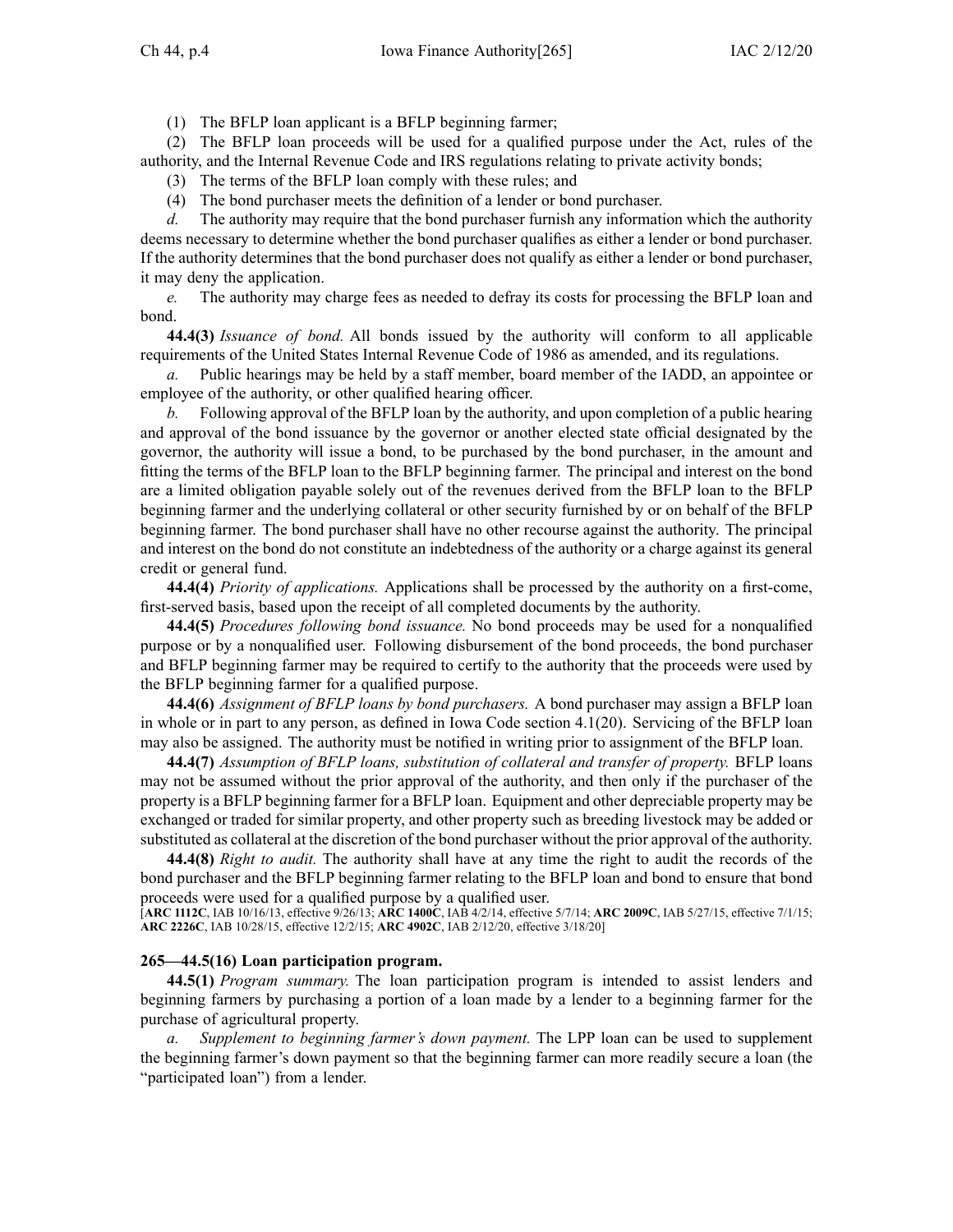*b. Last-in/last-out collateral position.* The program enables lenders to reques<sup>t</sup> <sup>a</sup> "last-in/last-out" LPP loan from the authority. The lender, on behalf of the beginning farmer, shall apply for the LPP loan on application forms provided by the authority.

*c. Lender's certification.* The lender and the beginning farmer shall certify that the information included in the application and any other documents submitted for consideration is true and correct to the best of their knowledge.

*d. LPP loan in conjunction with BFLP loan.* The loan participation program may be used in conjunction with the authority's beginning farmer loan program, provided the beginning farmer meets the criteria for both programs.

**44.5(2)** *Underwriting criteria.* Commercial underwriting criteria will be used as determined by the authority.

# **44.5(3)** *Eligible projects and activities.*

*a. Use of project.* LPP loans must be for new purchases or new construction. Assets purchased or constructed with LPP loan funds must be used for agricultural purposes.

*b. Agricultural land.* The participated loan can be used for the purchase of agricultural land, which may include small acreages on which sufficient agricultural improvements are located to conduct <sup>a</sup> livestock operation. If <sup>a</sup> house is located on land for which an LPP loan is requested, an appraisal of the house will be made. If the appraised value of the house exceeds 50 percen<sup>t</sup> of the appraised value of the property or total collateral, then the property will not be eligible for an LPP loan.

*c. Agricultural improvements.* The participated loan can be used for the construction or purchase of improvements located on agricultural land (which is suitable for use in farming). Examples of such improvements include, but are not limited to, the following: confinement systems for swine, cattle, or poultry; barns or other outbuildings; and grain storage facilities and silos.

*d. Livestock used for breeding purposes.* The participated loan can be used for the purchase of livestock for which an income tax deduction for depreciation is allowed in computing state and federal income taxes.

*e. Machinery and equipment.* The participated loan can be used for the purchase of agricultural machinery and equipment for which an income tax deduction for depreciation is allowed in computing state and federal income taxes. This machinery and equipment must be used in the beginning farmer's farming operation.

*f. Interim financing by lender.* Interim financing by the lender is allowed.

**44.5(4)** *Ineligible projects and activities.* The following program activities are ineligible:

*a. Refinancing of existing debt.* Refinancing of existing debt or new purchases which have been incurred by the borrower more than 60 days prior to approval of the LPP loan by the authority.

*b. Financing personal expenses.* Financing personal or living expenses and working capital to purchase such items as feed, seed, fertilizer, fuel, and feeder livestock.

*c. Down paymen<sup>t</sup> fundsfor contractsale.* Down paymen<sup>t</sup> for <sup>a</sup> contractsale, or in connection with <sup>a</sup> loan from <sup>a</sup> nonregulated lender.

**44.5(5)** *Program parameters.*

*a. Purchase price impact.* Maximum LPP loan amount and loan terms will be determined by the IAD board.

*b. LPP interest rate.* The IAD board will set the interest rate on the LPP loan.

*c. LPP loans outstanding.* Loans under the program may be issued more than once, provided that the outstanding LPP loan totals do not exceed the maximum amount set by the IAD board.

**44.5(6)** *LPP loan application procedures.*

*a. Financial statement.* Lenders may use their own form of financial statement. The authority may require other forms deemed necessary and appropriate to document the eligibility of the beginning farmer and the beginning farmer's ability to make principal and interest payments.

If the beginning farmer or the beginning farmer's spouse is involved in <sup>a</sup> business, partnership, limited liability company, or corporation, either related or unrelated to the beginning farmer's farming operation, <sup>a</sup> financial statement from this entity must also be submitted with the application.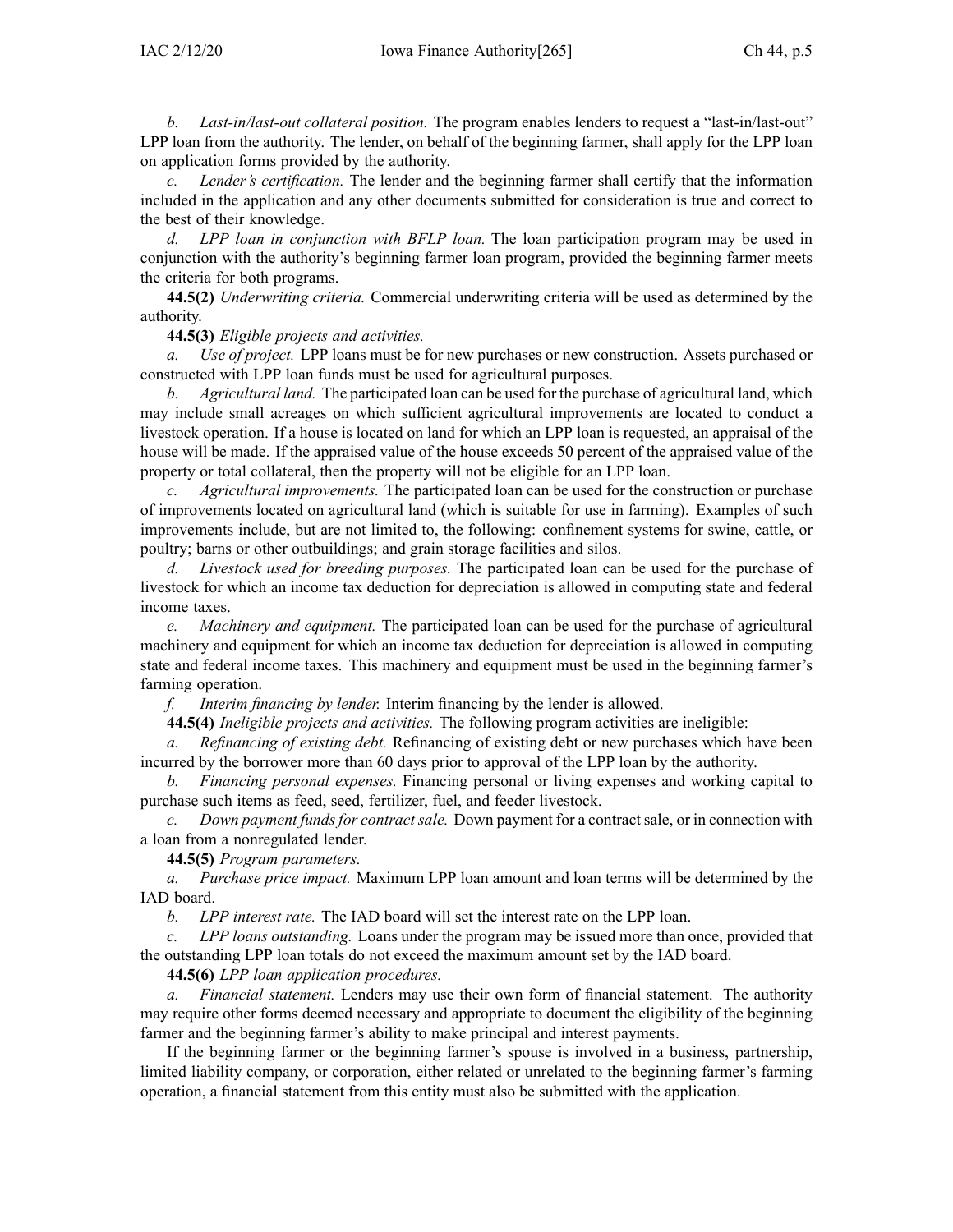*b. Income statement.* A copy of the beginning farmer's prior three years' federal income tax returns (if available) shall be submitted.

*c. Background letter.* The application will also include <sup>a</sup> background letter on the beginning farmer, documenting to the satisfaction of the authority sufficient training, experience and access to capital.

*d. Credit evaluation.* The lender will evaluate the beginning farmer's net worth and ability to pay principal and interest and certify the sufficiency of security for the participated loan. The authority will review the application and make its own credit evaluation prior to issuance of an LPP loan.

*e. Processing LPP loan applications.* Applicationsfor the program will be taken and processed by the authority on <sup>a</sup> first-come, first-served basis. The authority reserves the right to change the program or terminate the approval of LPP loans under the program at any time. Grounds for termination/suspension of the program would include, but not be limited to, reaching the maximum allowable limit for total outstanding LPP loans as established by the authority or changing the program by order of the Iowa general assembly or by rules promulgated by the authority.

*f. Security for participated loans and use of security documents.* The lender shall take any security, cosignatures, guarantees or sureties that are deemed necessary for any participated loan. Any guarantee of repaymen<sup>t</sup> or pledge of additional collateral required by the lender to secure the participated loan shall secure the entire participated loan.

*g. Recording documents and fees.* Any recording or filing fees or transfer taxes associated with the participated loan will be paid by the beginning farmer or lender and not the authority. Also, the authority will have no responsibility with respec<sup>t</sup> to the preparation, execution, or filing of any declaration of value or groundwater hazard statements.

**44.5(7)** *Loan administration procedures.*

*a. Lender'sresponsibilities.* The lender isresponsible forservicing the participated loan following accepted standards of loan servicing and for transferring LPP loan payments to the authority.

(1) At the reques<sup>t</sup> of the authority, the lender shall:

1. On an annual basis, provide the authority with copies of <sup>a</sup> current financialstatement or <sup>a</sup> current tax return, or both.

2. Provide copies of insurance to the authority with the lender named as loss payee. The lender will apply payments to the participated loan according to the IADD-approved amortization schedule(s) or on <sup>a</sup> pro-rata basis.

(2) The lender shall not, without prior consent of the authority:

1. Make or consent to any substantial alterations in the terms of any participated loan instrument;

2. Make or consent to releases of security or collateral unless replaced with collateral of equal value on the participated loan;

3. Accelerate the maturity of the participated loan;

4. Sue upon any participated loan instrument;

5. Waive any claim against any beginning farmer, cosignor, guarantor, obligor, or standby creditor arising out of any instruments.

*b. Payment due dates.* Payment due dates for the LPP loan will be the same as for the lender's share of the loan.

*c. Prepayment penalty.* There is no penalty for early repaymen<sup>t</sup> of principal or interest.

*d. Repayment proceeds and collateral.* Without limitation, the repaymen<sup>t</sup> of proceeds and collateral shall include rights of setoff and counterclaim, which the lender or the authority jointly or severally may at any time recover on any participated loan.

*e. Subsequent loans.* Any loan or advance made by <sup>a</sup> lender to <sup>a</sup> beginning farmer subsequent to the beginning farmer's obtaining an LPP loan under the program and secured by collateral or security pledged for the participated loan will be subordinate to the participated loan.

*f. Events of loan default.*

(1) Default will occur when the participated loan paymen<sup>t</sup> is 30 days pas<sup>t</sup> due. Notice to cure will be sent by the lender to the beginning farmer with <sup>a</sup> copy sent to the authority; and the lender will take appropriate steps to cure the default through mediation, liquidation, or foreclosure if needed.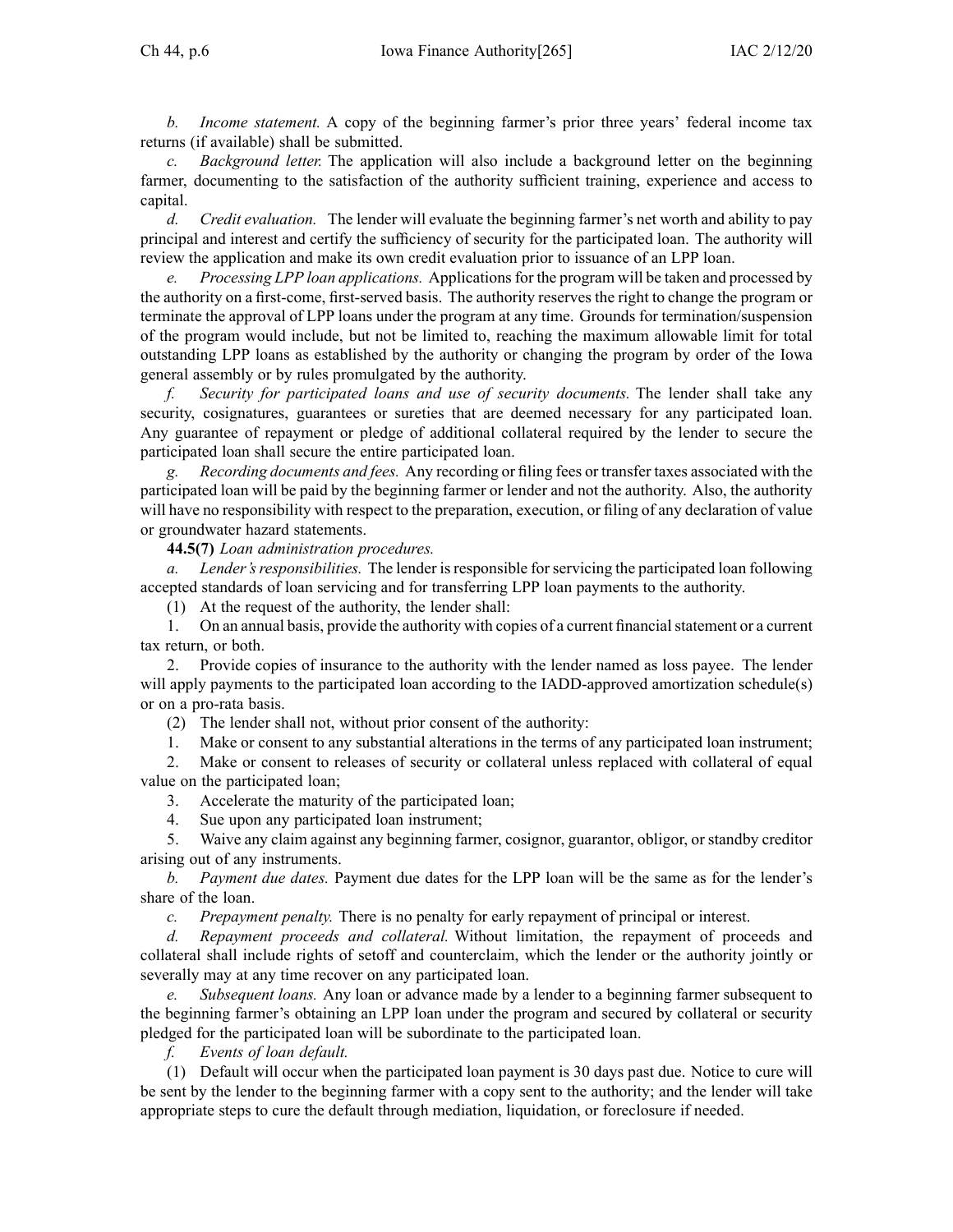(2) After <sup>a</sup> participated loan is in default for <sup>a</sup> period of 30 days, the lender shall file with the authority monthly reports regarding the status of the participated loan.

(3) The authority may, anytime <sup>a</sup> participated loan is in default, purchase the unpaid portion of the participated loan from the lender including the note, security agreements, additional guarantees, and other documents. The authority would become the servicer of the participated loan in such case.

*g. Applying principal and interest payments.* Lenders shall receive all payments of principal and interest. All payments made prior to liquidation or foreclosure shall be made according to the IADD-approved amortization schedule(s) or on <sup>a</sup> pro-rata basis. All accrued interest must be paid to zero at least annually on the anniversary date of the note.

*h. Application of proceeds of loan liquidation.* Application of proceeds of loan liquidation will be determined after a written liquidation plan is approved by the authority or the authority's loan committee. All amounts recovered upon liquidation or foreclosure will be applied first to the unpaid balance of the lender's portion and then to the unpaid portion of the LPP loan's portion. All funds received from liquidation or foreclosure procedures shall be applied in the following order of priority:

First Priority: To the paymen<sup>t</sup> of the outstanding principal of and accrued interest on the lender's portion of the participated loan;

Second Priority: To the paymen<sup>t</sup> of the outstanding principal of and accrued interest on the authority's LPP loan;

Third Priority: To the paymen<sup>t</sup> on <sup>a</sup> pro-rata basis of all reasonable and necessary expenses incurred by the lender or the authority in connection with such liquidation or foreclosure procedures.

**44.5(8)** *Right to audit.* The authority shall have, at any time, the right to audit records of the lender and the beginning farmer relating to any participated loan made under the program.

[**ARC [1112C](https://www.legis.iowa.gov/docs/aco/arc/1112C.pdf)**, IAB 10/16/13, effective 9/26/13; **ARC [1400C](https://www.legis.iowa.gov/docs/aco/arc/1400C.pdf)**, IAB 4/2/14, effective 5/7/14; **ARC [2009C](https://www.legis.iowa.gov/docs/aco/arc/2009C.pdf)**, IAB 5/27/15, effective 7/1/15; **ARC [2226C](https://www.legis.iowa.gov/docs/aco/arc/2226C.pdf)**, IAB 10/28/15, effective 12/2/15; **ARC [4902C](https://www.legis.iowa.gov/docs/aco/arc/4902C.pdf)**, IAB 2/12/20, effective 3/18/20]

## **265—44.6(16) Beginning farmer tax credit program.**

**44.6(1)** *Eligibility.*

*a. Eligible taxpayer.* A taxpayer is eligible to participate in the beginning farmer tax credit program if the taxpayer meets all of the following requirements:

(1) The taxpayer is <sup>a</sup> person who may acquire or otherwise obtain or lease agricultural land in this state pursuan<sup>t</sup> to Iowa Code chapter [9H](https://www.legis.iowa.gov/docs/ico/chapter/9H.pdf) or [9I](https://www.legis.iowa.gov/docs/ico/chapter/9I.pdf). However, the taxpayer must not be <sup>a</sup> person who may acquire or otherwise obtain or lease agricultural land exclusively because of an exception provided in one of those chapters or in <sup>a</sup> provision of another chapter of the Iowa Code, including but not limited to Iowa Code chapter [10](https://www.legis.iowa.gov/docs/ico/chapter/10.pdf), [10D](https://www.legis.iowa.gov/docs/ico/chapter/10D.pdf), or [501](https://www.legis.iowa.gov/docs/ico/chapter/501.pdf) or section [15E.207](https://www.legis.iowa.gov/docs/ico/section/15E.207.pdf).

(2) The taxpayer has entered into an agricultural lease agreemen<sup>t</sup> with <sup>a</sup> qualified beginning farmer to lease agricultural land as provided in 2019 Iowa Acts, House File 768, section 9.

(3) The taxpayer has not been at fault for terminating <sup>a</sup> prior agreemen<sup>t</sup> under the program or another agreemen<sup>t</sup> in which the taxpayer was allowed to claim <sup>a</sup> tax credit under Iowa Code section 175.37 as it existed prior to January 1, 2015, or Iowa Code section [16.80](https://www.legis.iowa.gov/docs/ico/section/16.80.pdf) as it existed prior to January 1, 2018.

(4) If the agreemen<sup>t</sup> includes the lease of <sup>a</sup> confinement feeding operation structure as defined in Iowa Code section [459.102](https://www.legis.iowa.gov/docs/ico/section/459.102.pdf), the taxpayer is not <sup>a</sup> party to <sup>a</sup> pending administrative or judicial action, including <sup>a</sup> contested case proceeding under Iowa Code chapter [17A](https://www.legis.iowa.gov/docs/ico/chapter/17A.pdf), relating to an alleged violation involving an animal feeding operation as regulated by the department of natural resources, regardless of whether the pending action is brought by the department or the attorney general.

(5) The taxpayer is not <sup>a</sup> partner of <sup>a</sup> partnership, shareholder of <sup>a</sup> family farm corporation, or member of <sup>a</sup> family farm limited liability company that is the lessee of an agricultural asset that is par<sup>t</sup> of an agricultural lease agreement.

*b. Qualified beginning farmer.* A beginning farmer must meet all of the following criteria to be eligible for participation in the beginning farmer tax credit program:

(1) Is <sup>a</sup> resident of the state. If the beginning farmer is <sup>a</sup> partnership, all partners must be residents of the state. If the beginning farmer is <sup>a</sup> family farm corporation, allshareholders must be residents of the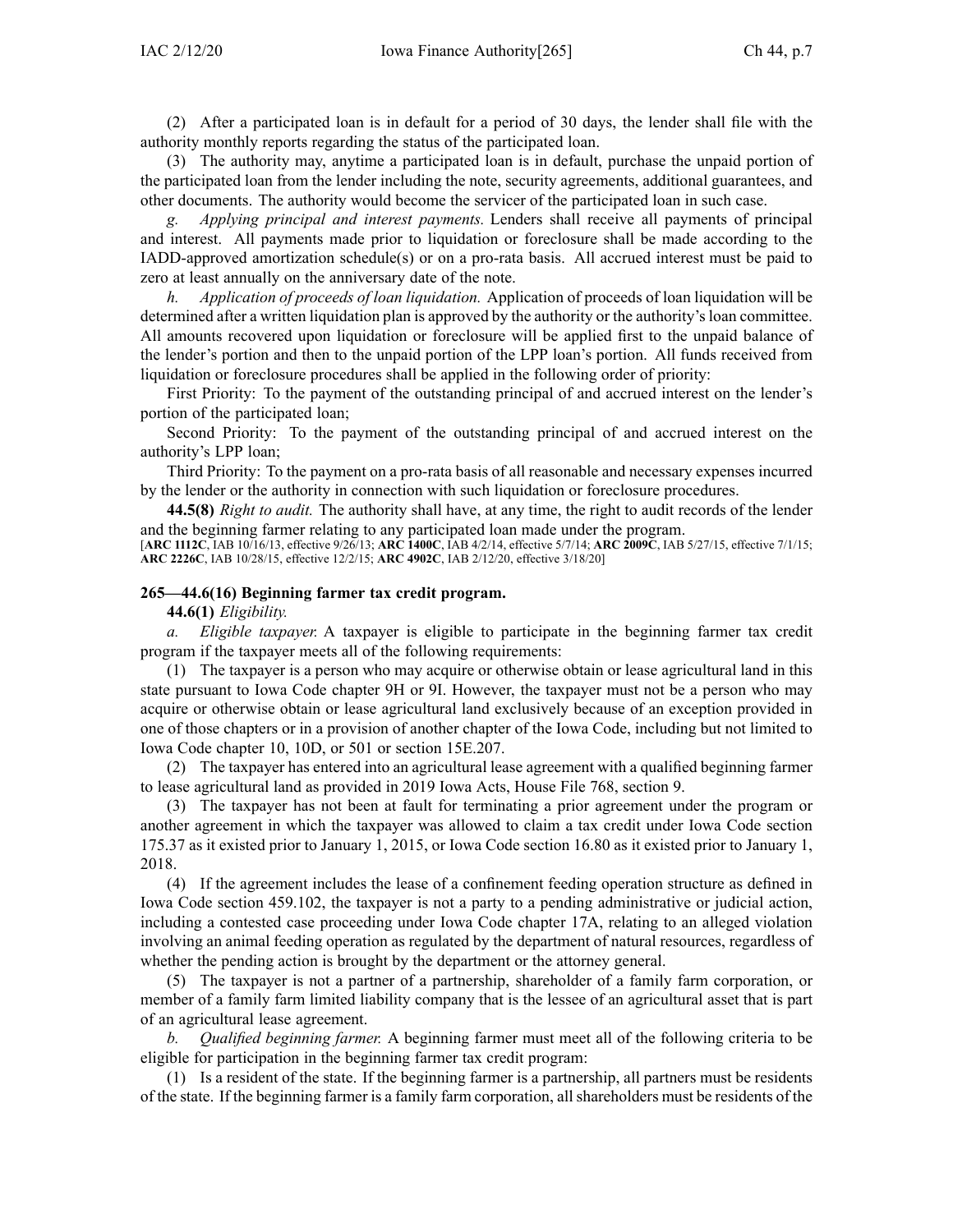state. If the beginning farmer is <sup>a</sup> family farm limited liability company, all members must be residents of the state.

(2) Has sufficient education, training, or experience in farming. If the beginning farmer is <sup>a</sup> partnership, at least one partner who is not <sup>a</sup> minor must have sufficient education, training, or experience in farming. If the beginning farmer is <sup>a</sup> family farm corporation, at least one shareholder who is not a minor must have sufficient education, training, or experience in farming. If the beginning farmer is <sup>a</sup> family farm limited liability company, at least one member who is not <sup>a</sup> minor must have sufficient education, training, or experience in farming.

(3) Has access to adequate working capital and production items.

(4) Will materially and substantially participate in farming. If the beginning farmer is <sup>a</sup> partnership, family farm corporation, or family farm limited liability company, at least one of the partners, shareholders, or members who is not <sup>a</sup> minor must materially and substantially participate in farming.

(5) Does not own more than 10 percen<sup>t</sup> ownership interest in an agricultural asset included in the agreement.

(6) Is of majority age pursuan<sup>t</sup> to Iowa Code section [599.1](https://www.legis.iowa.gov/docs/ico/section/599.1.pdf) and islegally able to enter into <sup>a</sup> contract. **44.6(2)** *General provisions.*

*a.* A beginning farmer tax credit is allowed only for agricultural assets that are subject to an agricultural lease agreemen<sup>t</sup> entered into by an eligible taxpayer and <sup>a</sup> qualifying beginning farmer participating in the beginning farmer tax credit program established pursuan<sup>t</sup> to 2019 Iowa Acts, House File 768, section 7.

*b.* A tax credit in excess of the eligible taxpayer's tax liability for the tax year is not refundable but may be credited to the tax liability for <sup>a</sup> period set forth in Iowa Code section [16.82](https://www.legis.iowa.gov/docs/ico/section/16.82.pdf), if unused in the tax year the credits are earned. A tax credit shall not be carried back to <sup>a</sup> tax year prior to the tax year in which the eligible taxpayer redeems the tax credit. The term of the credit shall begin in the crop year in which the IAD board approves the award. The maximum term of the credit shall not exceed the term of the agricultural lease agreement.

**44.6(3)** *Application.*

*a.* The authority shall prepare and make available appropriate forms to be used in making application for the tax credit, including forms for both the taxpayer and the qualified beginning farmer.

*b.* Each application shall include, but not be limited to, the following:

(1) Taxpayer information: name, address, and social security number or tax identification number. The taxpayer shall also indicate the length of the lease, the type of lease, and the location of the agricultural asset to be leased.

(2) Qualified beginning farmer information: name and address. In addition, the application shall have attached to it <sup>a</sup> copy of the qualified beginning farmer's current financial statement (generally prepared one month preceding application submission). The application will also include <sup>a</sup> background letter on the qualified beginning farmer documenting to the satisfaction of the authority that the beginning farmer has sufficient education, training, or experience in farming and has access to adequate working capital and production items. This letter may be submitted by one or more of the following: the qualified beginning farmer, the taxpayer or another third party.

(3) A copy of the agricultural lease agreemen<sup>t</sup> that conformsto the requirementsset forth in [subrule](https://www.legis.iowa.gov/docs/iac/rule/265.44.6.pdf) [44.6\(4\)](https://www.legis.iowa.gov/docs/iac/rule/265.44.6.pdf).

*c.* Complete applications shall be processed in the order they are received by the authority.

*d.* Authority staff will review applications for completeness and eligibility and make recommendations to the IAD board. The IAD board will review applications and recommendations from authority staff and make recommendations to the authority. Upon review of the recommendations of the IAD board, the authority will approve, defer, or deny each application.

*e.* Any applicant wishing to appeal <sup>a</sup> decision of the IAD board can appeal directly to the IAD board.

**44.6(4)** *Requirements of an agricultural lease agreement.*

*a.* The agricultural lease agreemen<sup>t</sup> must meet the following requirements: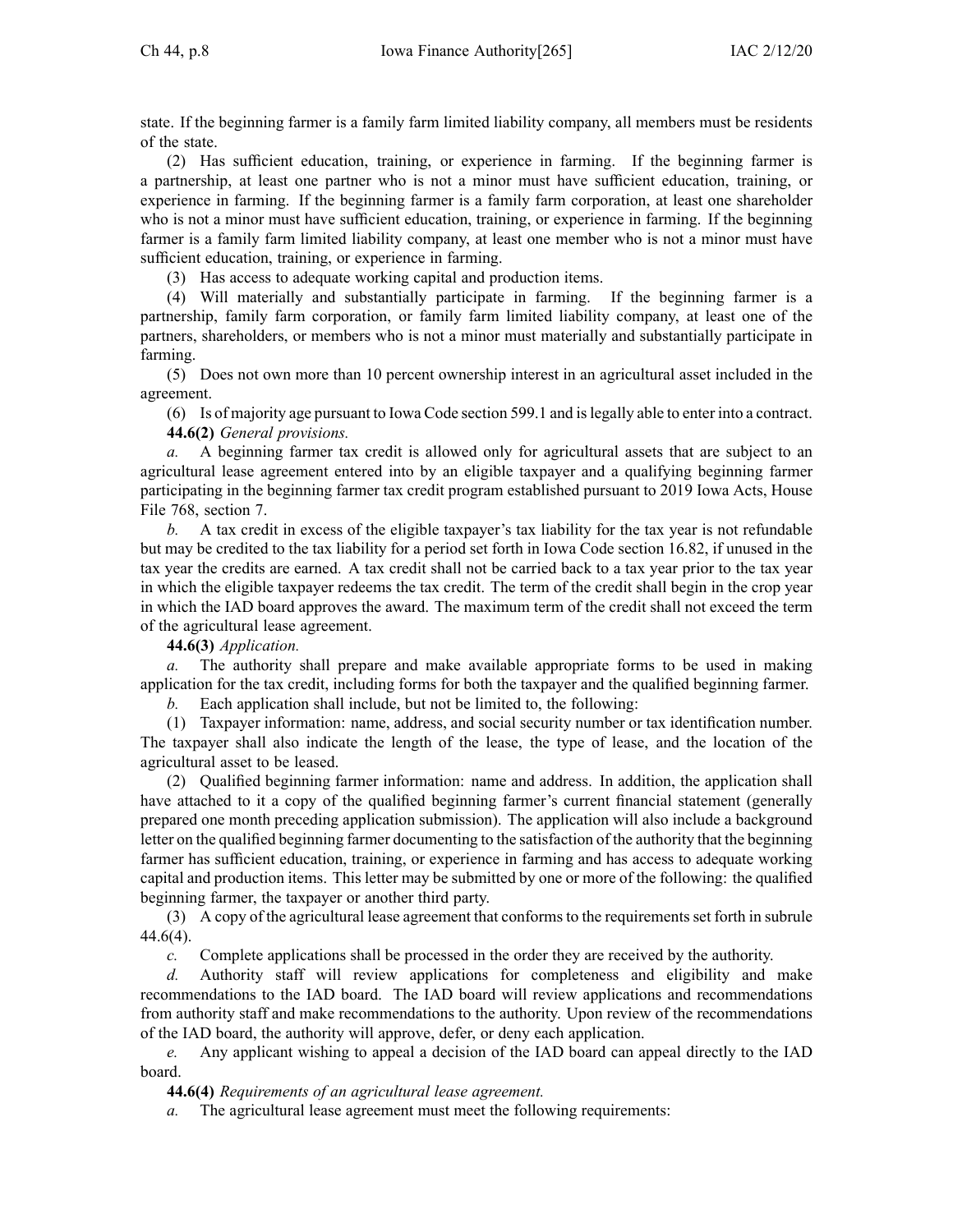(1) The agreemen<sup>t</sup> must include the lease of agricultural land located in this state, including any improvements, and may provide for the rental of agricultural equipment as defined in Iowa Code section [322F.1](https://www.legis.iowa.gov/docs/ico/section/322F.1.pdf).

(2) The agreemen<sup>t</sup> must include provisions which describe the consideration paid for the agreemen<sup>t</sup> in <sup>a</sup> manner that allows the authority to calculate the value of the lease in order to determine the tax credit amount as provided in 2019 Iowa Acts, House File 768, section 11.

(3) The agreemen<sup>t</sup> must be in writing and signed by all parties.

(4) The agreemen<sup>t</sup> must be for at least two years, but not more than five years. The agreemen<sup>t</sup> may be renewed by the eligible taxpayer and qualified beginning farmer for <sup>a</sup> term of at least two years, but not more than five years.

(5) The agreemen<sup>t</sup> shall not include <sup>a</sup> lease or rental of equipment intended as <sup>a</sup> security.

*b.* The agreemen<sup>t</sup> cannot be assigned, and the agricultural land subject to the agreemen<sup>t</sup> shall not be subleased.

*c.* The agricultural assets shall not be leased or rented at <sup>a</sup> rate that is substantially higher than the market rate for similar agricultural assets leased or rented within the same community. As used in this paragraph, when referring to an agricultural asset that is cropland, "substantially higher" means not more than 30 percen<sup>t</sup> above the average cash rent paid for cropland rented in the same county according to the most recent cash rent survey for cropland published by <sup>a</sup> unit of Iowa State University of Science and Technology recognized by the authority.

**44.6(5)** *Changes to an agricultural lease agreement.*

*a.* The underlying lease for agricultural land may only be amended without submitting <sup>a</sup> new application if any of the following apply:

(1) The terms of the amended lease are more favorable to the qualified beginning farmer, including but not limited to the rent paymen<sup>t</sup> being reduced.

(2) A party has changed their name.

(3) The owner of an agricultural asset is changed to the owner's estate or trust upon the eligible taxpayer's death.

*b.* If the eligible taxpayer and the qualified beginning farmer are amending an agricultural lease agreemen<sup>t</sup> but none of the conditions of paragraph [44.6\(5\)](https://www.legis.iowa.gov/docs/iac/rule/265.44.6.pdf)*"a"* apply, then the eligible taxpayer must submit <sup>a</sup> new application for <sup>a</sup> tax credit.

*c.* If an amendment to an agreemen<sup>t</sup> changes the total amount that will be paid to the eligible taxpayer under the agreement, the eligible taxpayer shall notify the authority in <sup>a</sup> manner and form prescribed by the authority within 30 days of the date the amendment is executed by the parties.

(1) If the amendment will reduce the total amount paid to the eligible taxpayer under the agreement, the authority shall recalculate and reduce the eligible taxpayer's tax credit award under 2019 Iowa Acts, House File 768, section 12.

(2) If the amendment will increase the total amount paid to the eligible taxpayer under the agreement, the tax credit award shall not be increased unless the eligible taxpayer submits an amended application to the authority on the relevant form available on the authority's website and that meets the requirements of 2019 Iowa Acts, House File 768, section 10. If the amended application is approved under 2019 Iowa Acts, House File 768, section 10, the authority may increase the amount of the tax credit award. The increased amount of the tax credit award shall be subject to the aggregate award limitation in 2019 Iowa Acts, House File 768, section 12, for the calendar year in which the increased award is made.

*d.* Paragraph [44.6\(5\)](https://www.legis.iowa.gov/docs/iac/rule/265.44.6.pdf)*"c"* does not apply to an amendment to an agreemen<sup>t</sup> that requires <sup>a</sup> new application under paragraph [44.6\(5\)](https://www.legis.iowa.gov/docs/iac/rule/265.44.6.pdf)*"b"* in order to be valid.

*e.* An eligible taxpayer or qualified beginning farmer may terminate an agreemen<sup>t</sup> as provided in the agreemen<sup>t</sup> or by law. The eligible taxpayer must notify the authority of the termination within 30 days of the date of termination in the manner and form prescribed by the authority.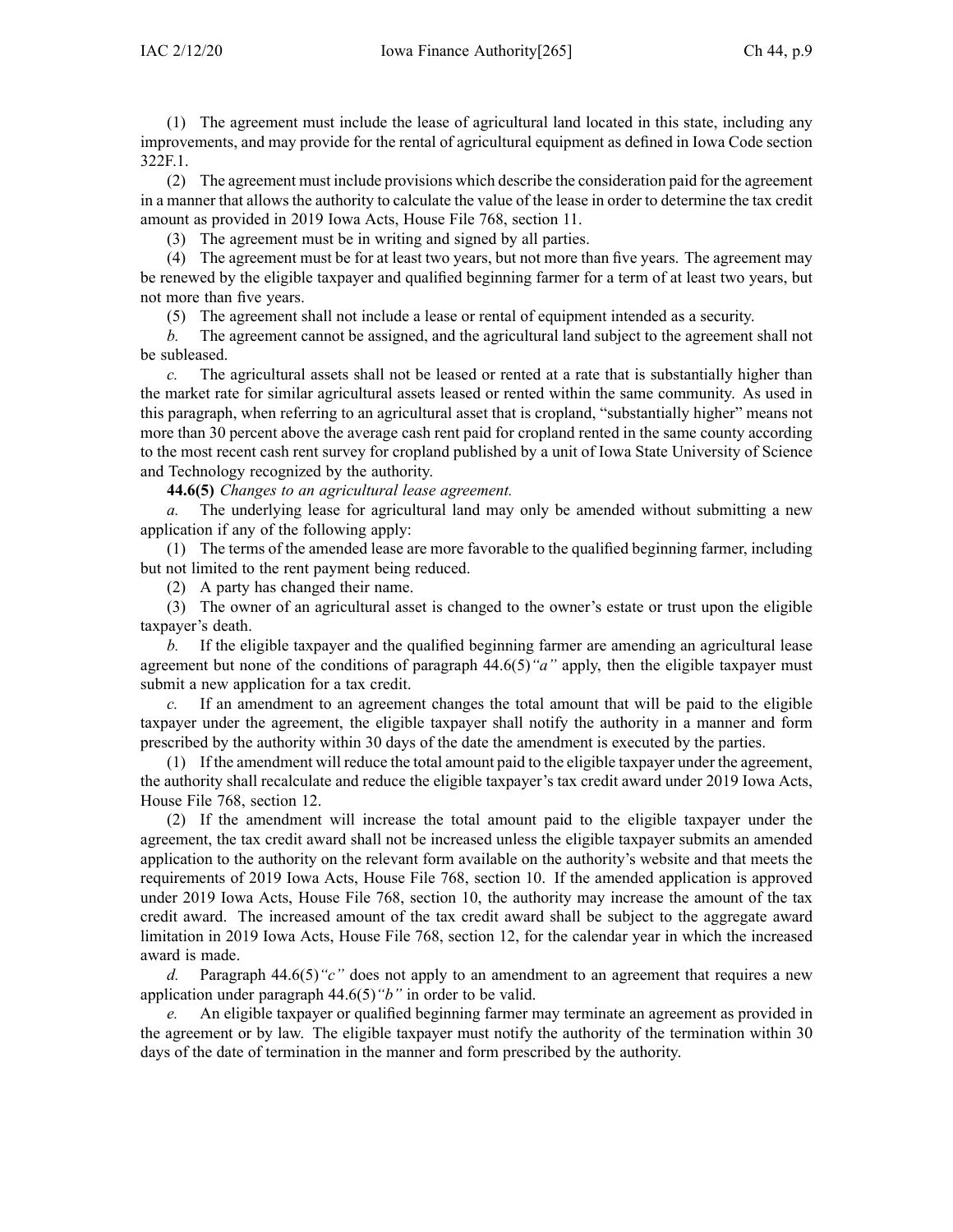*f.* Expiration of lease. Prior to the expiration of the lease, the qualified beginning farmer will continue to be eligible for the term of the lease. Upon expiration of the lease, both the taxpayer and qualified beginning farmer must reapply to continue the tax credit.

**44.6(6)** *Procedure for calculating tax credit awards.*

*a.* The amount of the tax credit for <sup>a</sup> cash rent agreemen<sup>t</sup> equals 5 percen<sup>t</sup> of the amount of rent received for each year.

*b.* For <sup>a</sup> commodity share agreement, the amount of the tax credit shall equal 15 percen<sup>t</sup> of the gross amount that the eligible taxpayer would receive as <sup>a</sup> rent paymen<sup>t</sup> from the sale of the eligible taxpayer's share of the crop in each harvest year.

*c.* To calculate the credit for <sup>a</sup> commodity share agreement, the authority will use the following assumptions:

(1) Fifty percen<sup>t</sup> of the leased land is allocated to corn and 50 percen<sup>t</sup> of the leased land is allocated to soybeans, unless the lease specifies <sup>a</sup> different allocation of corn and soybeans. If the lease specifies <sup>a</sup> different allocation of corn and soybeans, then the leased land will be allocated proportionally, in accordance with the terms of the lease.

(2) For all years of the lease, the prices used for corn and soybeans will be the average prices for the last five years excluding the highest and lowest prices based on the USDA-NASS statewide data calculated at the time the application is approved.

(3) For all years of the lease, the commodity yields used for corn and soybeans will be the pas<sup>t</sup> ten-year average per-bushel yields for the same county where the leased land is located excluding the years of highest and lowest per-bushel yields based on the USDA-NASS data calculated at the time the application is approved.

(4) If the lease specifies <sup>a</sup> crop other than corn and soybeans, the relevant price and yield data from USDA-NASS for that crop will be used.

*d.* To calculate the credit for <sup>a</sup> commodity share agreement, the authority will use the following formula: (1/2 acres leased multiplied by corn yield multiplied by corn price multiplied by percentage of owner's share multiplied by .15) plus (1/2 acres leased multiplied by soybean yield multiplied by soybean price multiplied by owner's share multiplied by .15) <sup>=</sup> the amount of the tax credit. If the lease specifies <sup>a</sup> different allocation of corn and soybeans, then the leased acres will be in accordance with the terms of the lease.

*e.* The amount of the tax credit for a flex lease agreement equals the sum of the following amounts:

(1) The portion of the lease that is based on rent will be calculated as <sup>a</sup> cash rent agreement.

(2) The portion of the lease that is based on crop yield will be calculated as <sup>a</sup> commodity share agreement.

(3) If the flexible or bonus portion of the lease is based on crop production, the annual yield used to calculate the bonus will be the yield defined in [subparagraph](https://www.legis.iowa.gov/docs/iac/rule/265.44.6.pdf) 44.6(6)*"c"*(3). If the annual yield is above the yield needed to trigger the bonus, the taxpayer will be awarded additional tax credits. The formula for calculating the tax credit will be yield above lease bonus trigger multiplied by price multiplied by percentage of owner's share multiplied by 0.15.

(4) For other factors used in <sup>a</sup> flex lease agreement, the relevant data used will be the pas<sup>t</sup> ten-year average per-bushel yield for the same county where the leased land is located excluding the highest and lowest years based on the USDA-NASS data.

*f.* The amount of the tax credit shall be reduced by the percent ownership interest of the qualifying beginning farmer in the agricultural asset.

[**ARC [1112C](https://www.legis.iowa.gov/docs/aco/arc/1112C.pdf)**, IAB 10/16/13, effective 9/26/13; **ARC [1400C](https://www.legis.iowa.gov/docs/aco/arc/1400C.pdf)**, IAB 4/2/14, effective 5/7/14; **ARC [2009C](https://www.legis.iowa.gov/docs/aco/arc/2009C.pdf)**, IAB 5/27/15, effective 7/1/15; **ARC [2226C](https://www.legis.iowa.gov/docs/aco/arc/2226C.pdf)**, IAB 10/28/15, effective 12/2/15; **ARC [4902C](https://www.legis.iowa.gov/docs/aco/arc/4902C.pdf)**, IAB 2/12/20, effective 3/18/20]

**265—44.7(16) Beginning farmer custom farming tax credit program.** Rescinded **ARC 4902C**, [IAB](https://www.legis.iowa.gov/docs/aco/bulletin/02-12-2020.pdf) [2/12/20](https://www.legis.iowa.gov/docs/aco/bulletin/02-12-2020.pdf), effective 3/18/20.

These rules are intended to implement Iowa Code sections [16.4A](https://www.legis.iowa.gov/docs/ico/section/16.4A.pdf), [16.4B](https://www.legis.iowa.gov/docs/ico/section/16.4B.pdf), [16.5D](https://www.legis.iowa.gov/docs/ico/section/16.5D.pdf), and 16.75 to [16.84](https://www.legis.iowa.gov/docs/ico/section/16.75-84.pdf). [Filed [Emergency](https://www.legis.iowa.gov/docs/aco/arc/1112C.pdf) ARC 1112C, IAB 10/16/13, effective 9/26/13]

[Filed ARC [1400C](https://www.legis.iowa.gov/docs/aco/arc/1400C.pdf) ([Notice](https://www.legis.iowa.gov/docs/aco/arc/1113C.pdf) ARC 1113C, IAB 10/16/13), IAB 4/2/14, effective 5/7/14]